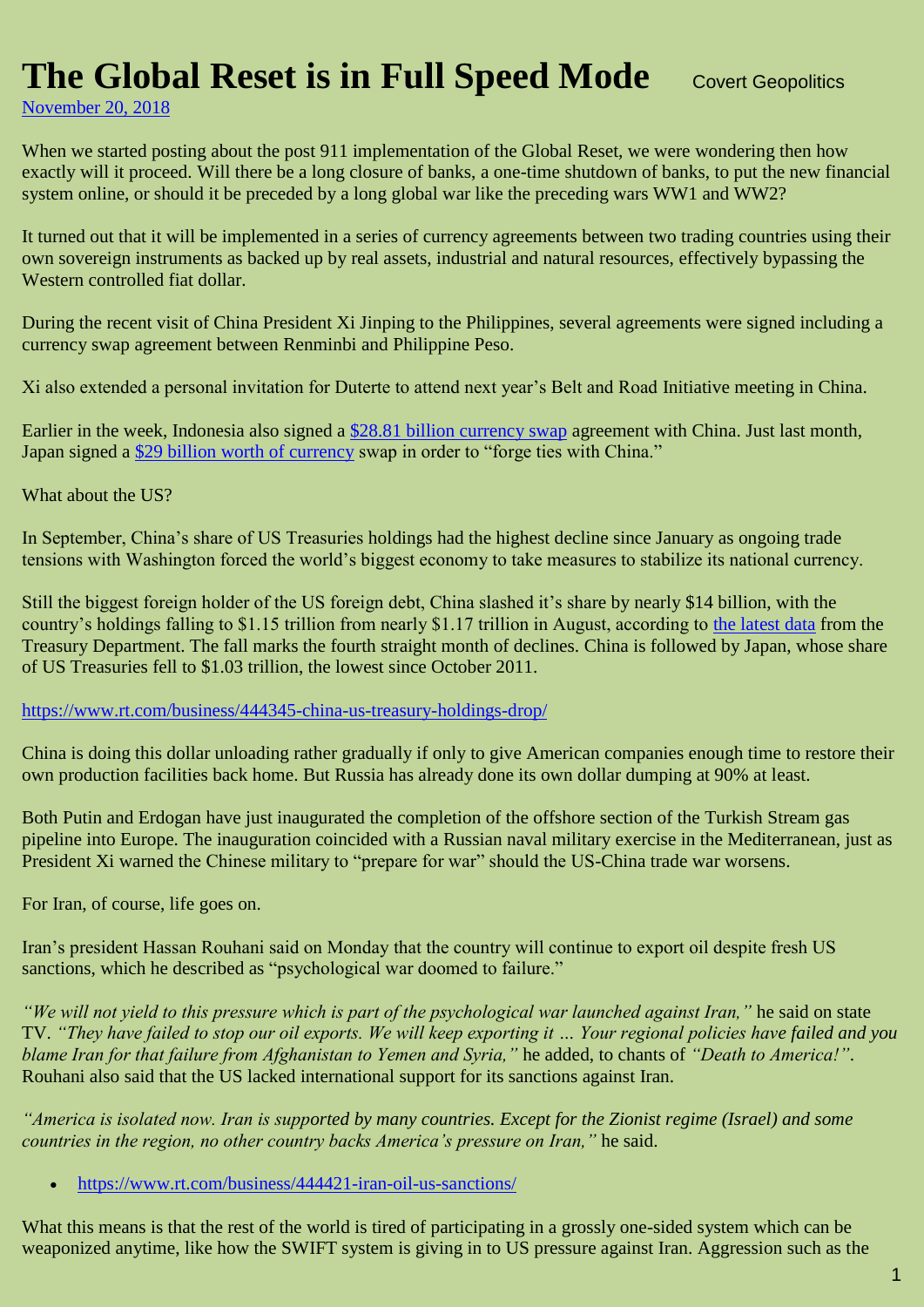weaponization of the forex exchange system has led Russia and China towards the establishment of their own SWIFT alternative system, which has already attracted more and more countries to join in.

So, what real leverage does the US under Donald Trump has in seeking better terms with a rising multipolar community of nations aiming for mutual progress and real inclusive development?

More so, what would the Deep State have to influence the rest of the world as they always have, now that the real giants in the game of geopolitics are widely awake and are no longer tolerating any inch of aggression from NATO?

Even NATO got their "GPS glitches" during their own "largest war games in decades."

Finland's malfunctioning GPS signal was caused by Russia, and not the 50,000 troops, 10,000 combat vehicles and 250 aircraft taking part in massive Scandinavian NATO drills – at least that's what the PM thinks probably happened.

<https://www.rt.com/news/443778-nato-finland-gps-russia-blame/>

What of the unprecedented inability of the APEC Summit 2018 participants to issue a joint statement to move forward due to the "big giants" in the room?

Pointing to the "two big giants in the room," the Asia-Pacific Economic Co-operation's (APEC) chair, Papua New Guinea (PNG) Prime Minister Peter O'Neill, informed Sunday's closing news conference that the expected Leaders' Declaration would not be issued.

When pushed to explain the discord, O'Neill cited Beijing and Washington's differences over the "World Trade Organization and reform of the World Trade Organization." However, he was quick to point out that this was outside of APEC's remit.

<https://www.rt.com/news/444296-apec-statement-china-us-tensions/>

The fact of the matter is, Donald Trump is only playing along with the anti-Deep State efforts without sacrificing his desire to get as much concessions from the Eastern side of the Alliance, as much as possible. This explains all eventual change of position from all of his prior aggressive rhetoric against those in the other side of the negotiating table.

The good thing is there's never really a threat of a real nuclear war because the West love their children, too.

We are indeed in the cusp of what we've been always talking about, i.e. the world as we knew it is ending, and in its place is a world of scientific wonder and the preservation of diverse cultures, all living in peace and harmony with one another.

Sure, the constant invocation of the word "inclusive" almost always reduced to mere lip service, but here in Asia, mutual cooperation is gaining traction much faster than before. Each country's potentials are being identified much closer, and needed development assistance are subsequently extended.

The word "assistance", or "aid" has been misinterpreted as an outright dole out, but in practice the donor exercises the privilege of gaining cheaper access to high quality local produce, and in cases involving infrastructure, the donor country will have to choose which of its company will have to render the project to its completion. That's been the case with Japan and Western based companies. In the case of China, however, the recipient has the option to choose its own contractors.

Mutual cooperation not only covers the economic and cultural spheres, but also in dealing with drugs, human trafficking, and global security terror, all of which can be traced back to the Deep State.

The Deep State and all those who played along with its game of exceptionalism will just wither away like a turd.

As for the American economy, it is people like Titan, who will bring back industrial America back on its feet.